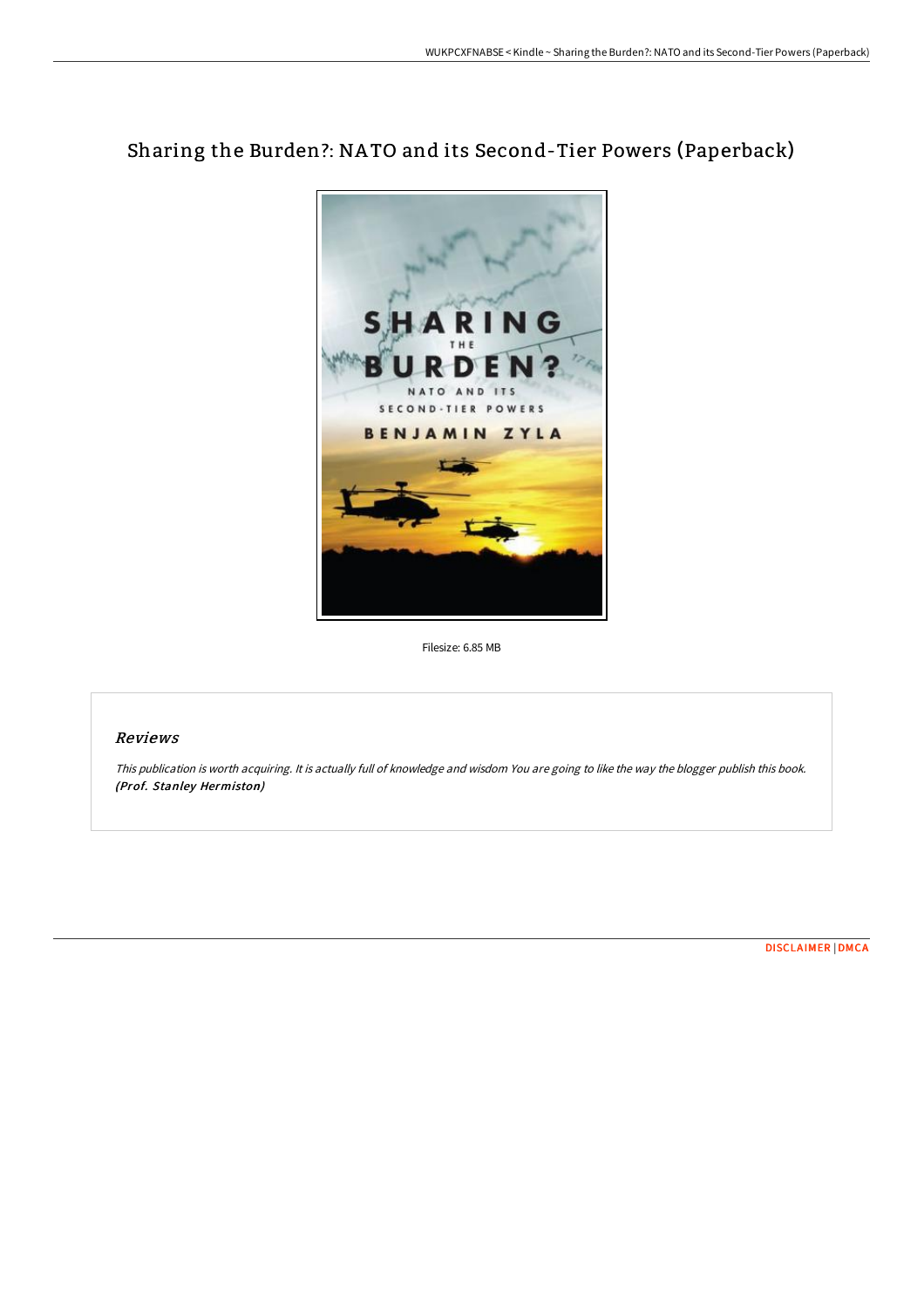## SHARING THE BURDEN?: NATO AND ITS SECOND-TIER POWERS (PAPERBACK)



**DOWNLOAD PDF** 

To read Sharing the Burden?: NATO and its Second-Tier Powers (Paperback) PDF, please follow the button below and save the file or get access to other information that are related to SHARING THE BURDEN?: NATO AND ITS SECOND-TIER POWERS (PAPERBACK) book.

University of Toronto Press, Canada, 2015. Paperback. Condition: New. Language: English . Brand New Book. Since the fall of the Berlin Wall, NATO s middle powers have been pressured into shouldering an increasing share of the costs of the transatlantic alliance. In Sharing the Burden? Benjamin Zyla rejects the claim that countries like Canada have shirked their responsibilities within NATO. Using a range of measures that go beyond troop numbers and defense budgets to include peacekeeping commitments, foreign economic assistance, and contributions to NATO s rapid reaction forces and infrastructure, Zyla argues that, proportionally, Canada s NATO commitments in the 1990s rivaled those of the alliance s major powers. At the same time, he demonstrates that Canadian policy was driven by strong normative principles to assist failed and failing states rather than a desire to ride the coattails of the United States, as is often presumed. An important challenge to realist theories, Sharing the Burden? is a significant contribution to the debate on the nature of alliances in international relations.

Read Sharing the Burden?: NATO and its Second-Tier Powers [\(Paperback\)](http://techno-pub.tech/sharing-the-burden-nato-and-its-second-tier-powe.html) Online  $\blacksquare$ Download PDF Sharing the Burden?: NATO and its Second-Tier Powers [\(Paperback\)](http://techno-pub.tech/sharing-the-burden-nato-and-its-second-tier-powe.html)